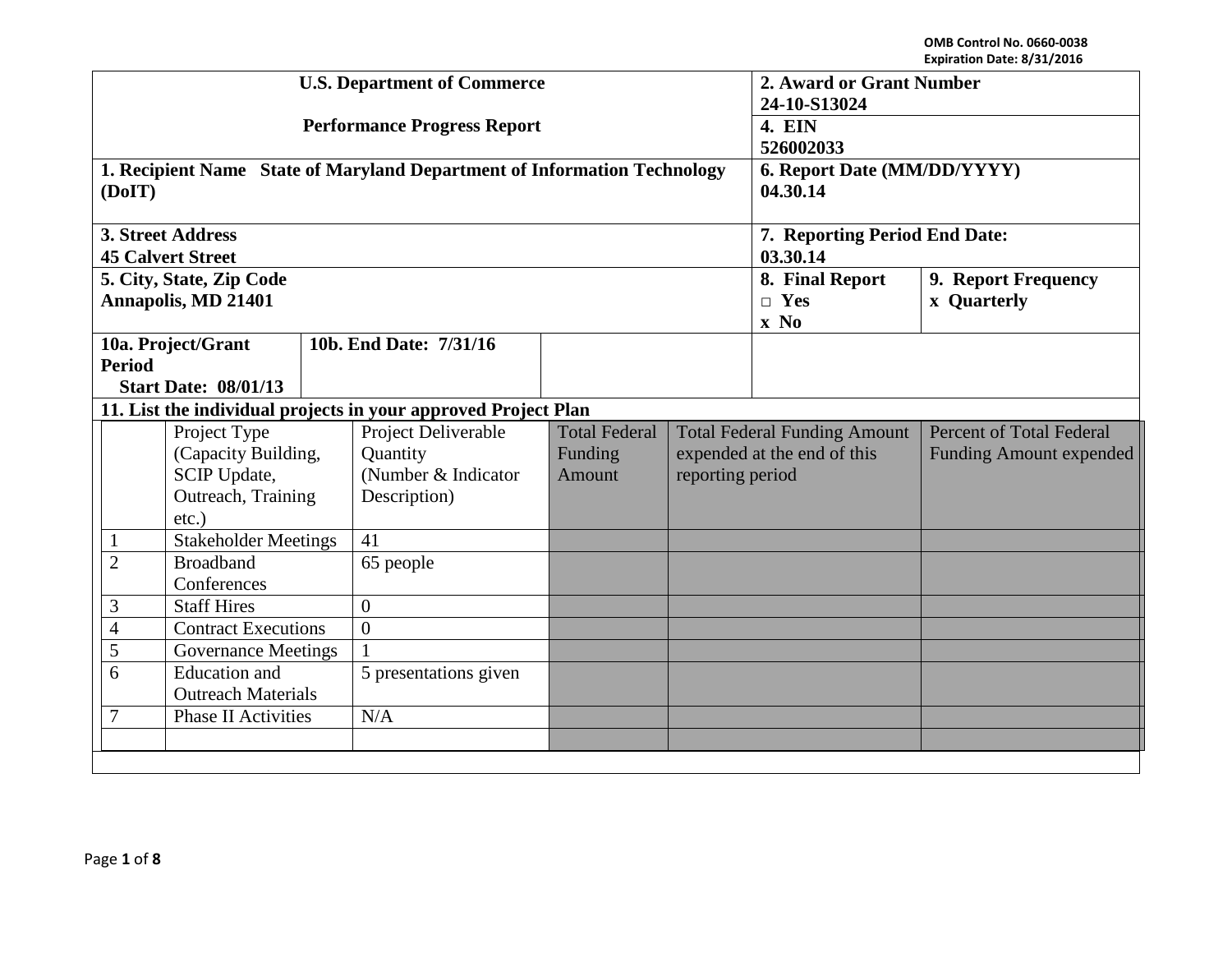**11a. Describe your progress meeting each major activity/milestone approved in the Baseline Report for this project; any challenges or obstacles encountered and mitigation strategies you have employed; planned major activities for the next quarter; and any additional project milestones or information.**

Milestone activities:

During the months of January, February and March, the State Broadband team was involved in many aspects of moving forward on the major activities/milestones listed in the Baseline Report.

- 1. The work that the Maryland team is doing for the planning for the NPSBN is now being tracked as part of the Governor's StateStat program. StateStat is a performance-measurement and management tool implemented by Governor O'Malley to make State government more accountable and more efficient. At the monthly StateStat State Public Safety Technology meetings, the SWIC and Broadband Outreach Coordinator update the StateStat Director, the Governor's Homeland Security Advisor, the Governor's Legal Counsel, and other high-ranking administration officials on the outreach and education efforts and the measurable statistics for the NPSBN planning. We gave presentations at the January, February, and March meetings. Inclusion in these meetings ensures that the Governor is thoroughly briefed every month on the planning efforts to bring FirstNet to Maryland. Speaking at these meetings also allows the State's other Public Safety Technology Program Managers to hear about the FirstNet plans and to draw connections and parallels with their own programs. In fact, two good contacts for our apps development program at Bowie State University were formed as a result of suggestions from two Program Managers at the January meeting: Mindgrub, a Baltimore-based company that focuses on Mobile Application Development, Web Development and Social Media; and the NAPSG Foundation, a Washington, DC-based non-profit organization that works to advance the effective use of public safety GIS for the purpose of enhancing the ability to protect citizens from natural and man-made emergencies. The Broadband Coordinator contacted both organizations to gauge interest in participating in the apps program.
- 2. At the February StateStat, the Governor's Office of Homeland Security asked the Broadband Outreach Coordinator to coordinate a series of Regional Forums showcasing the State's Public Safety Technology programs. The idea behind the Forums was that these technologies, including CAD/RMS, CCTV, and GIS platforms, would someday run on the NPSBN. The Forums were scheduled in April in three jurisdictions across the State to serve a wide range of geographically diverse attendees. We invited Law Enforcement and Fire/EMS Chiefs and Decision makers, 9-1-1 and Communication Center Directors, Public Safety Communications and IT Professionals, Chief Information Officers (CIOs), Chief Technology Officers (CTOs), and Geographic Information System Managers. A website was set up to house the presentations and handouts. Invitations, online registration and descriptions, and agendas for each of the forums were developed. Much work was done in February and March by the Broadband Coordinator to ensure the Forums were organized and ran smoothly.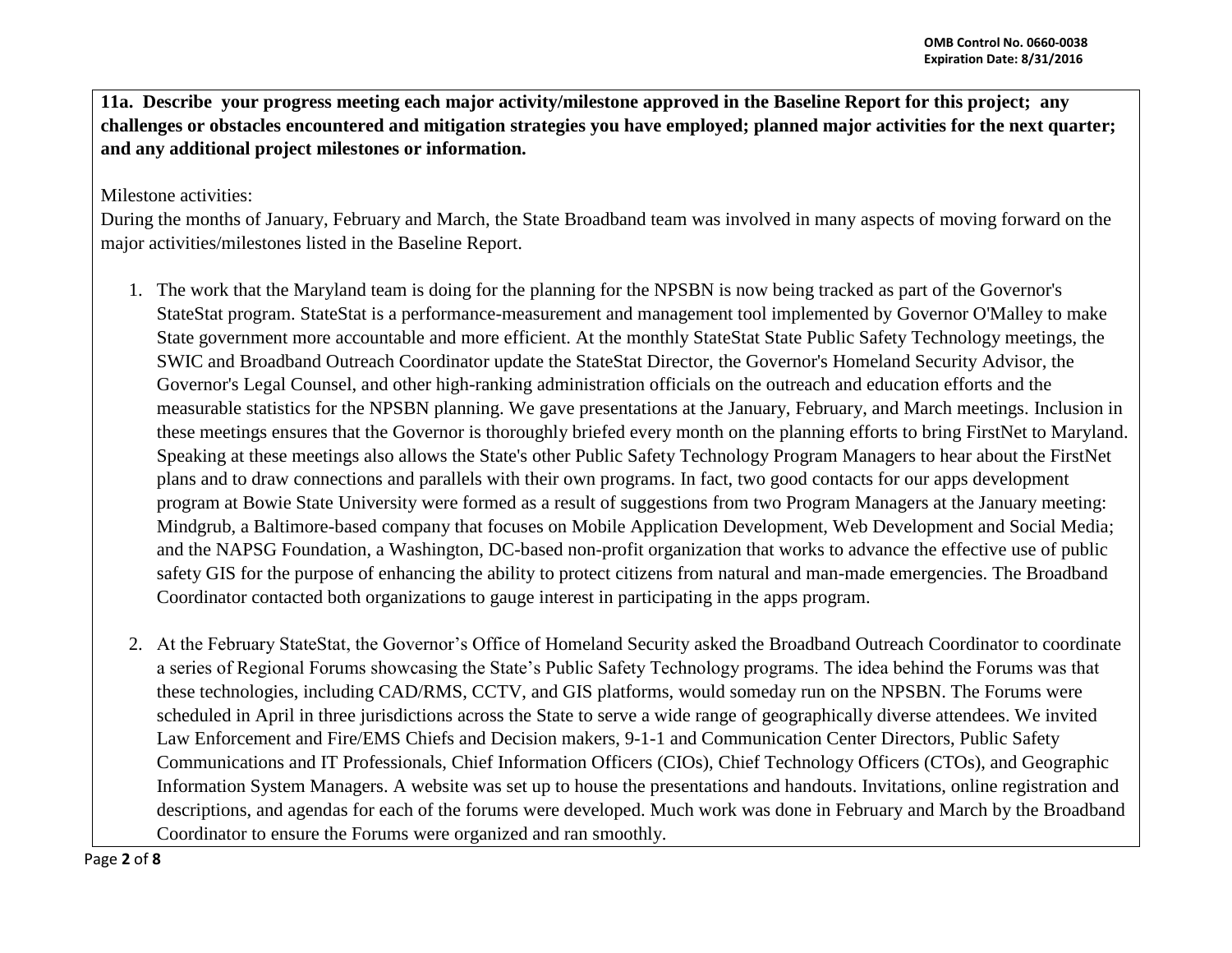- 3. During the January and March meetings of the Practitioner Steering Committee, the work group that advises the Statewide Interoperability Executive Committee on all matters related to interoperability around the State, the SWIC and Broadband Outreach Coordinator gave a presentation and updates on the progress of FirstNet and SLIGP. The January meeting was attended by 23 people and the March meeting was attended by 18 people from State and local public safety, emergency management, and information technology agencies.
- 4. In January, the SWIC and the Broadband Outreach Coordinator worked with the MACINAC members to plan for and host the first Mid-Atlantic Consortium for Interoperable Advanced Communications (MACINAC) Public Safety Broadband Workshop. Sixty-five people from six states and a variety of disciplines including law enforcement, fire/EMS, communications, and transportation attended the two-day workshop on January 15-16, 2014 in Rehoboth Beach, DE. Speakers included: Ed Parkinson from FirstNet; Governor Jack Markell of Delaware; Mike Dame from NTIA; the SWICs from each of the States; Trey Forgety from NENA; Ross Merlin and Jeff Lee from DHS OEC; Ken Miller from MD DoIT and Dr. Michael Scott from Salisbury University on Maryland's Broadband Mapping Program; Ken Boley on MACINAC's RFI response; Brett Kilbourne from the Utilities Telecom Council; and Mark Reddish from APCO. MACINAC is a regional multi-state initiative to assist the First Responder Network Authority (FirstNet) to plan, build, and operate the NPSBN in the Mid-Atlantic region. The MACINAC Broadband Workshop served as a forum to allow state, local, and regional stakeholders and policymakers, as well as federal representatives, to come together to discuss the future of public safety broadband. We also set up a website for MACINAC with additional information and resources from the workshop. Another workshop is planned for in the July timeframe.
- 5. The Broadband Outreach Coordinator and the SWIC continue to work with the Education Innovation Initiative at Bowie State University as computer science and engineering students develop applications for First Responders to use on the Network. Prince George's County public safety officials, along with corporate partners Lockheed Martin, Motorola,Verizon, and APCO are all involved with the project. The students are working with Verizon's donated 4G broadband network on the Bowie campus. We worked with Motorola to have them provide four beta FirstNet handheld devices that the students are now using to test, develop, and build new applications for public safety. Continuing our meetings with County Public Safety professionals, on January 12, we met with 14 members of the Prince George's Police Department, including Officers, Detectives, SWAT Team members, Aviation Unit, and the Crime Lab. The SWIC gave a presentation of FirstNet and what it means for public safety, and the Officers talked about what apps they would like to have and we brainstorms about how the NPSBN could help them do their job more safely. In our weekly project status calls as we discussed how to move the project forward we decided it would be best to have a scenario-based situation for the students to base their develop app development. We worked with the Assistant Fire Chief of Prince George's County to choose an event from February 2011, one of the busiest days in Department history. On March 4, Chief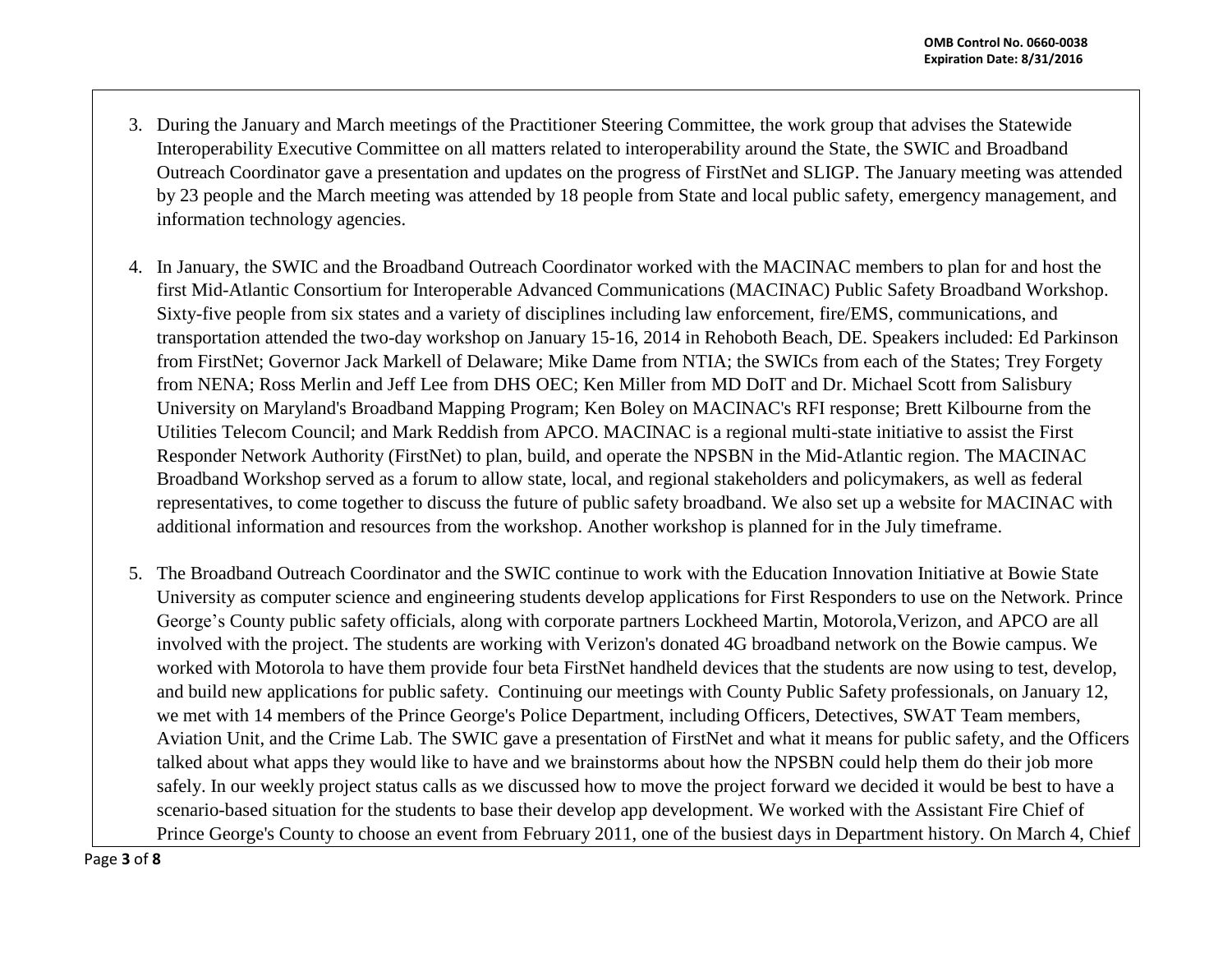Gomez walked the students through the operational period, describing the many wind-driven fires and showing pictures and data captured from each scene. He talked about how situational and data-sharing apps would have helped the leadership that day and in the days after. The students have taken that information provided and are now working to develop apps to help improve situational and data-sharing in the Fire Department. The students also analyzed and evaluated each of the more than 160 Public Safety apps located on APCO's APPCOMM site, so that in case apps exist already that would be helpful to the County First Responders, they could reference them. The Broadband Outreach Coordinator also set up meetings in April with the students with leaders from Mindgrub, NAPSG, and the training manager for Prince George's County for an in-depth discussion of WebEOC.

- 6. With the DoIT Information Technology and GIS team we continue to evaluate several broadband websites that the State currently deploys in order to develop one "portal" that will serve as the gateway to all things Broadband and FirstNet in the State. We plan to bring on a contractor in the next few months to develop a NPSN-focused website and online presence. In the meantime we continue to update and revise our Google website so that stakeholders in the State can track progress and stay updated on the development of FirstNet as well as what the State team is doing. Our Broadband Team also developed a Statewide Outreach and Education Plan for FirstNet and a Social Media Policy. We worked closely with our State Director of Digital Engagement to ensure we follow State social media guidelines in developing the Social Media policy. We now have a robust presence online via Twitter, Facebook, and LinkedIn. The Broadband Team also developed a presentation to be given to stakeholders as an overview of FirstNet and what we're doing in Maryland to get ready for consultation. In late March, the Broadband Team traveled to FirstNet's office in DC and gave the presentation to the Director of Outreach and the State's NTIA Program Manager and received valuable feedback.
- 7. The Broadband Team also drafted the State's reply to the FCC's NPRM re: Acceleration of Broadband Deployment by Improving Wireless Facilities Siting Policies, FCC 13-238. This is in regards to the 2012 creation of the "First Responder Network Authority" (FirstNet) which will oversee the planning and deployment of the NPSBN. The statute that created FirstNet [\(http://www.ntia.doc.gov/category/public-safety\)](http://www.ntia.doc.gov/category/public-safety) includes section 6409(A), which says in pertinent part that "a State or local government may not deny, and shall approve, any eligible facilities request [defined generally as collocating new equipment with existing facilities or replacing existing equipment with new] for a modification of an existing wireless tower or base station that does not substantially change the physical dimensions of such tower or base station." The intent of this provision was to make it easier for commercial providers and FirstNet to build cellular networks without state and local regulators extracting unreasonable concessions in order to permit access to an existing tower. In our comments we noted that we believe that there is a significant distinction between state and local governments' interest as a regulator and their interest as owners of towers and base stations, and that the duty Maryland owes public safety as a tower and base station owner is very different from the one it owes its citizens as a regulator. The draft was reviewed and approved by the SWIC, the Statewide 700MHZ Technical Advisor, and DoIT's CIO,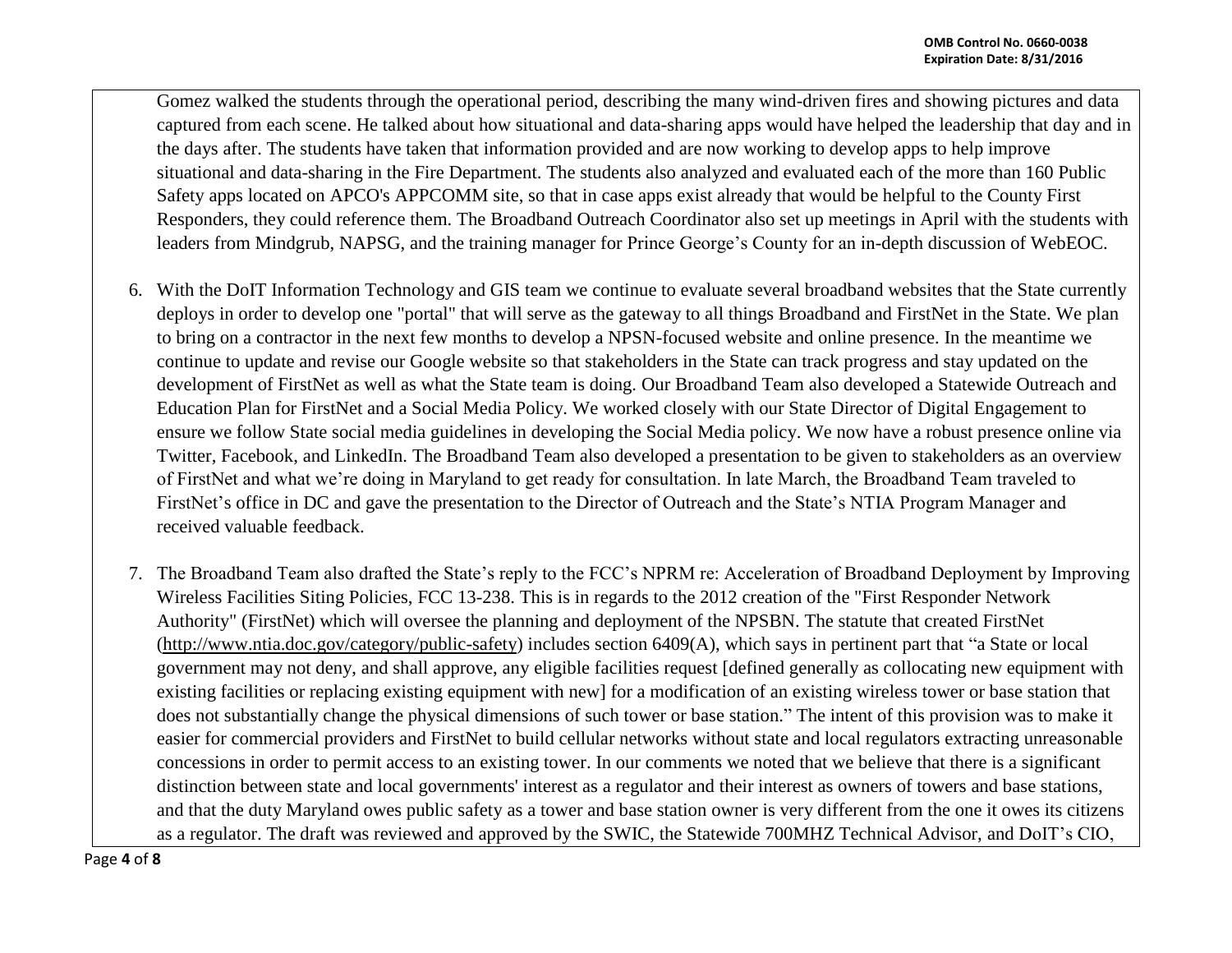Network Director, and Assistant Attorney General. The Broadband Team monitored the other responses as well as the replies to comments and, in conjunction with the above-named, decided that no further response from the State was needed.

- 8. In the last week of February, the SWIC, Broadband Outreach Coordinator, and two members of the Broadband Tem attended the SLIGP Conference in Atlanta. The SWIC participated in the Recipient Panel. On February 27, the SWIC and Broadband Outreach Coordinator chaired the SIEC meeting where the Broadband Outreach Coordinator gave an update on FirstNet and reviewed what they had learned at the Conference.
- 9. In early March the SWIC and Broadband Outreach Coordinator toured Hughes Communications, a Maryland-based business that is a provider of satellite, broadband, and terrestrial network solutions to major enterprise customers around the world. We learned about how Hughes's satellite technologies could work with FirstNet's deployment strategies.
- 10. In early March we also received approval of our budget modification submitted in January and our Match Proportionality Waiver Request submitted in December.
- 11. In mid-February we also brought on a project administrator/grants coordinator through an amendment to our MOU with the University of Maryland Center for Homeland Security.

**11b.If the project team anticipates requesting any changes to the approved Baseline Report in the next quarter, describe those below. Note that any substantive changes to the Baseline Report must be approved by the Department of Commerce before implementation.** 

We plan to submit a budget modification to move a planned State position of the Grants Coordinator to a Contractor position, as well as modify the match contribution from the DoIT AAG's position to encompass several other positions at DoIT that was working on this project.

**11c. Provide any other information that would be useful to NTIA as it assesses this project's progress.** 

**11d. Describe any success stories or best practices you have identified. Please be as specific as possible.**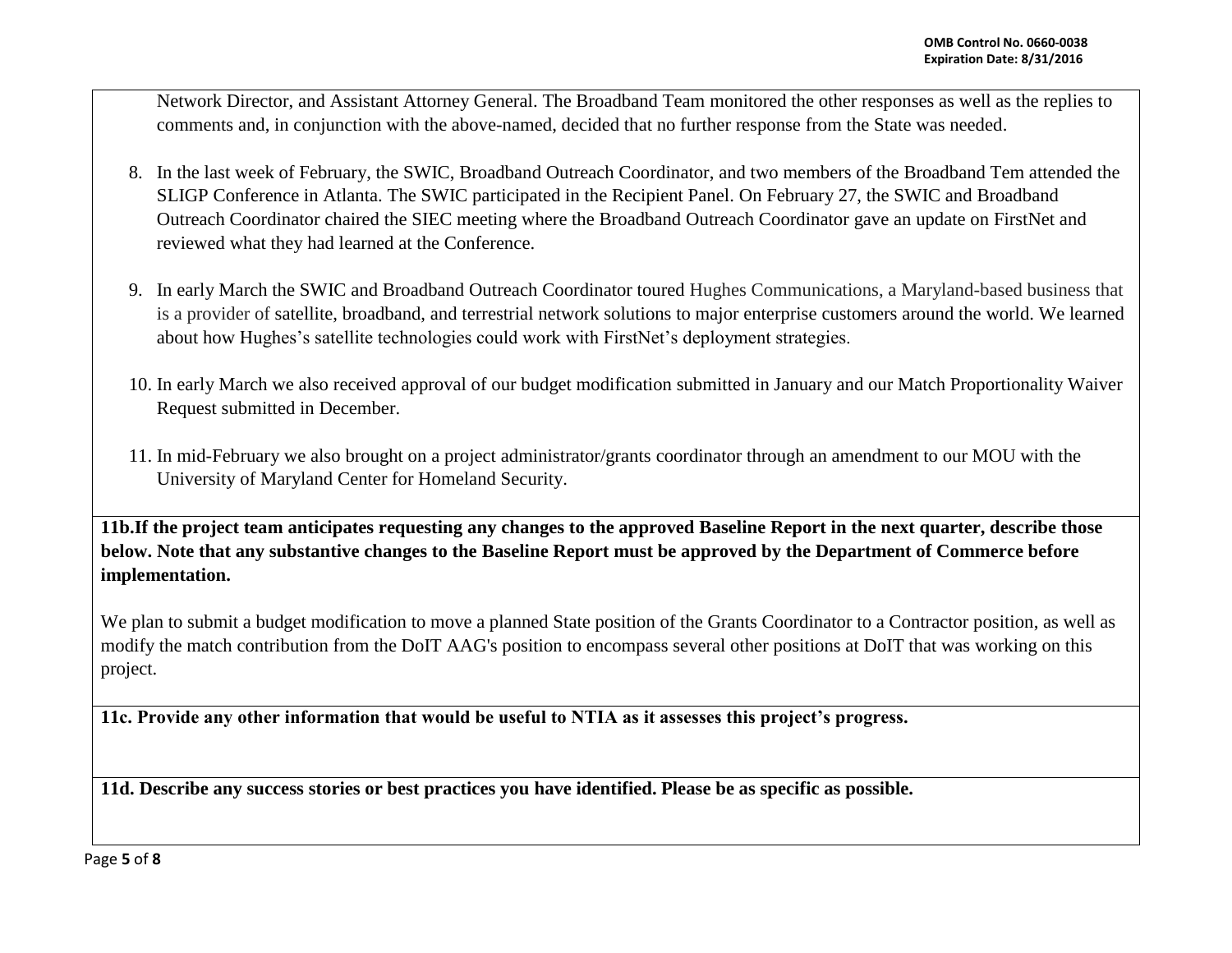## **12. Personnel**

## **12a. If the project is not fully staffed, describe how any lack of staffing may impact the project's time line and when the project will be fully staffed.**

We continue to work on staffing the project as projected in the Baseline/Expenditure plan. The FTE staff (SWIC and DoIT AAG) started working on the SLIGP in the first quarter.

## **12b. Staffing Table**

|                                                                                                                                  | <b>Job Title</b>                                |             | FTE %         | <b>Project(s)</b> Assigned                                  |              |       |                      |           | <b>Change</b>  |
|----------------------------------------------------------------------------------------------------------------------------------|-------------------------------------------------|-------------|---------------|-------------------------------------------------------------|--------------|-------|----------------------|-----------|----------------|
| <b>SWIC</b>                                                                                                                      |                                                 | 10%.        |               | Serve as State Single Point of Contact and responsible for  |              |       |                      |           | 25% on 3.10.14 |
|                                                                                                                                  |                                                 |             | Increased     | oversight of all SLIGP work                                 |              |       |                      |           |                |
|                                                                                                                                  |                                                 |             | to $25\%$ on  |                                                             |              |       |                      |           |                |
|                                                                                                                                  |                                                 | 3.10.14     |               |                                                             |              |       |                      |           |                |
| DoIT AAG                                                                                                                         |                                                 | .025%       |               | Serve as Legal Authority for State to enter into agreements | none         |       |                      |           |                |
|                                                                                                                                  |                                                 |             |               | and MOUs with vendors and contractors                       |              |       |                      |           |                |
|                                                                                                                                  |                                                 |             |               |                                                             |              |       |                      |           |                |
|                                                                                                                                  |                                                 |             |               | Add Row                                                     | Remove Row   |       |                      |           |                |
|                                                                                                                                  |                                                 |             |               |                                                             |              |       |                      |           |                |
|                                                                                                                                  |                                                 |             |               |                                                             |              |       |                      |           |                |
|                                                                                                                                  | 13. Subcontracts (Vendors and/or Subrecipients) |             |               |                                                             |              |       |                      |           |                |
| 13a. Subcontracts Table – Include all subcontractors. The totals from this table must equal the "Subcontracts Total" in Question |                                                 |             |               |                                                             |              |       |                      |           |                |
| 14f.                                                                                                                             |                                                 |             |               |                                                             |              |       |                      |           |                |
| Name                                                                                                                             | Subcontract                                     | Type        | RFP/R         | Contrac                                                     | <b>Start</b> | End   | <b>Total Federal</b> | Total     | Project and %  |
|                                                                                                                                  | Purpose                                         | (Vendor/Sub | <b>FQ</b>     |                                                             | Date         | Date  | Funds                | Matching  | Assigned       |
|                                                                                                                                  |                                                 | rec.)       | <b>Issued</b> | Execute                                                     |              |       | Allocated            | Funds     |                |
|                                                                                                                                  |                                                 |             | (Y/N)         | d(Y/N)                                                      |              |       |                      | Allocated |                |
| University                                                                                                                       | <b>Broadband</b>                                | Contractor  | N             | Y                                                           | 8.1.13       | 7.31. | \$480,000            | \$0       | N/A            |
| of                                                                                                                               | Outreach                                        |             |               |                                                             |              | 16    |                      |           |                |
| Maryland                                                                                                                         | Administrator                                   |             |               |                                                             |              |       |                      |           |                |

Page **6** of **8**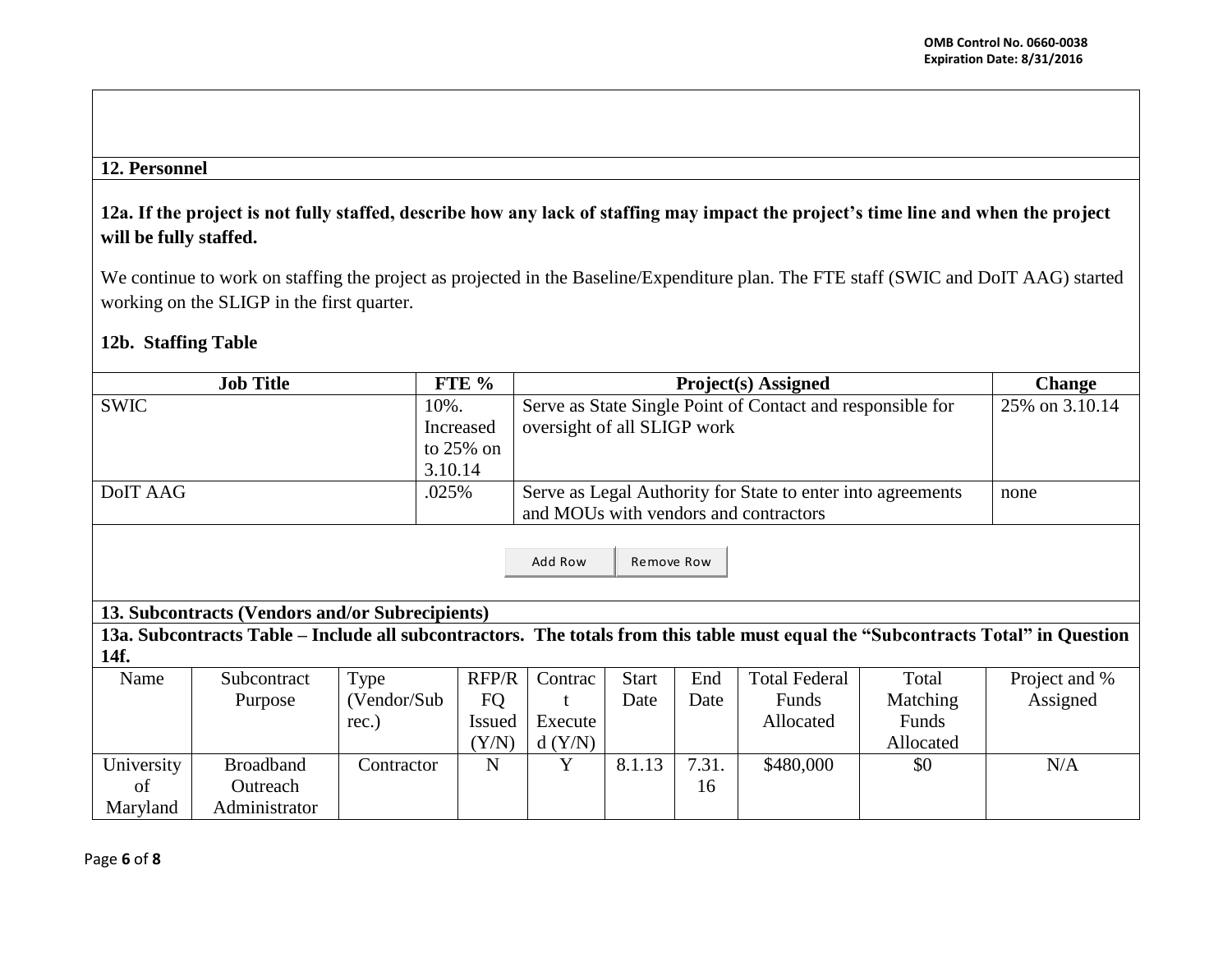| <b>TBD</b>                                                                                                                                                                                      | <b>Broadband SME</b>                                     |                      | Contractor                   | ${\bf N}$      | ${\bf N}$        | <b>TBD</b>                    | 7.31.<br>16           | \$208,000                | \$0       | N/A                         |  |
|-------------------------------------------------------------------------------------------------------------------------------------------------------------------------------------------------|----------------------------------------------------------|----------------------|------------------------------|----------------|------------------|-------------------------------|-----------------------|--------------------------|-----------|-----------------------------|--|
| University<br>of<br>Maryland                                                                                                                                                                    | Regional<br>Coordinator<br>Team for 4<br>interop regions |                      | Contractor                   | ${\bf N}$      | $\mathbf Y$      | 2.1.14                        | 7.31.<br>16           | \$429,000                | \$0       | N/A                         |  |
| Allegany<br>County                                                                                                                                                                              | Regional<br>Coordinator for<br>one region                |                      | Contractor                   | ${\bf N}$      | ${\bf N}$        | 4.1.14                        | 7.31.<br>16           | \$100,000                | \$0       |                             |  |
| TBD                                                                                                                                                                                             | Website<br>Developer                                     |                      | Contractor                   | ${\bf N}$      | ${\bf N}$        | 12.1.1<br>3                   | 7.31.<br>16           | \$345,000                | \$0       | N/A                         |  |
| Motorola                                                                                                                                                                                        | <b>Site Surveys</b>                                      |                      | Vendor                       | $\overline{Y}$ | $\overline{Y}$   | Phase<br>$II -$<br><b>TBD</b> | 7.31.<br>16           | \$0                      | \$436,000 | N/A                         |  |
| Add Row<br>Remove Row                                                                                                                                                                           |                                                          |                      |                              |                |                  |                               |                       |                          |           |                             |  |
| 13b. Describe any challenges encountered with vendors and/or subrecipients.                                                                                                                     |                                                          |                      |                              |                |                  |                               |                       |                          |           |                             |  |
| None at this time.                                                                                                                                                                              |                                                          |                      |                              |                |                  |                               |                       |                          |           |                             |  |
| 14. Budget Worksheet                                                                                                                                                                            |                                                          |                      |                              |                |                  |                               |                       |                          |           |                             |  |
| Columns 2, 3 and 4 must match your current project budget for the entire award, which is the SF-424A on file.<br>Only list matching funds that the Department of Commerce has already approved. |                                                          |                      |                              |                |                  |                               |                       |                          |           |                             |  |
| Project Budget                                                                                                                                                                                  |                                                          | Federal              | Approved                     |                | Total            |                               | Federal               | <b>Approved Matching</b> |           | <b>Total Funds Expended</b> |  |
| Element $(1)$                                                                                                                                                                                   |                                                          | Funds<br>Awarded (2) | <b>Matching Funds</b><br>(3) |                | Budget (4)       |                               | Funds<br>Expended (5) | Funds Expended (6)       |           | (7)                         |  |
| a. Personnel Salaries                                                                                                                                                                           |                                                          | \$257,811            | \$47,910.00                  |                | \$305,721        |                               | $\boldsymbol{0}$      | \$6,814                  |           | \$6,814                     |  |
| b. Personnel Fringe<br><b>Benefits</b>                                                                                                                                                          |                                                          | \$72,187             | \$13,230.00                  |                | \$85,417         |                               | $\theta$              | \$477                    |           | \$477                       |  |
| c. Travel                                                                                                                                                                                       |                                                          | \$113,862            | $\boldsymbol{0}$             |                | \$113,862        |                               | $\overline{$}7,073$   | $\overline{0}$           |           | \$7,073                     |  |
| d. Equipment                                                                                                                                                                                    |                                                          | $\mathbf{0}$         | $\overline{0}$               |                | $\boldsymbol{0}$ |                               | $\overline{0}$        | $\overline{0}$           |           | $\overline{0}$              |  |